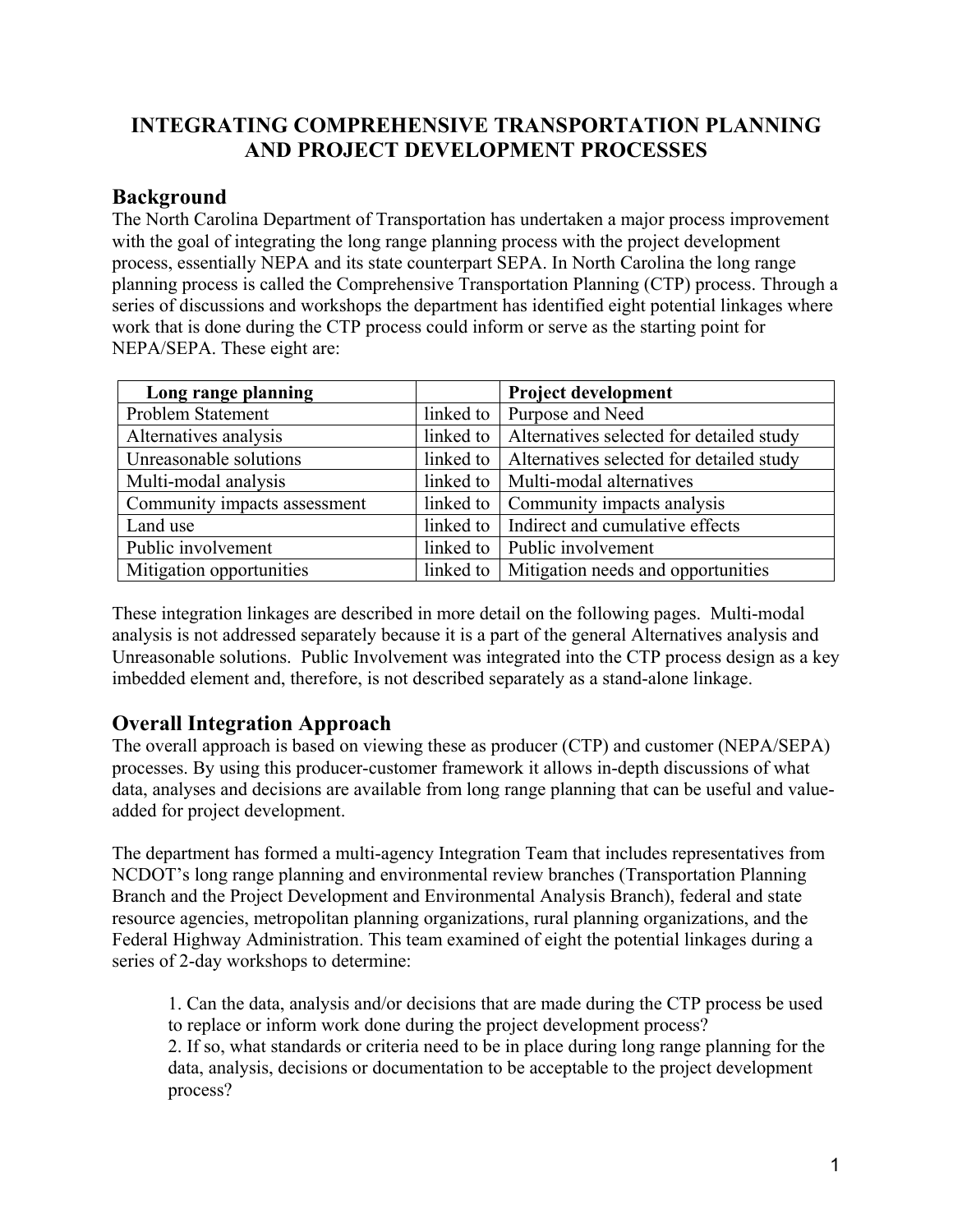# **Problem Statement to Purpose and Need**

In February 2005 the Integration Team began work by examining the potential connection between a systems level "problem statement" to a project level "purpose and need" statement. Over the last two years NCDOT's Transportation Planning Branch (TPB) has been piloting an effort to create a "systems level purpose and need" statement. However, there have been problems in fitting the systems level data into a NEPA defined purpose and need framework and some difficulty in establishing acceptance of the concept by the project development process participants at both NCDOT and the resource agencies.

For these reasons the Integration Team was re-framed around the concept of developing a "Problem Statement." The term "problem statement" was selected because it is neutral and has no current definition within the CTP process. The team was given the goal:

To develop a problem statement in the CTP process that can be used as the starting point for NEPA/SEPA. The intent is that this problem statement would:

- Form a substantial core of the NEPA/SEPA required purpose and need statement and
- Save time in preparing and/or agreeing to the purpose and need portion of project development

The Integration Team agreed that the purpose of creating this problem statement is to communicate the context, concept and justification for potential projects included in the CTP.

The team identified eleven categories of information that are available from the CTP process that would be relevant to the goal and purpose outlined. These eleven are:

- History of the project (documented background)
- Overall community vision
- Land use patterns
- Environmental context
- Air quality context
- **Justification of need**
- **Multi-modal considerations**
- Linkages within the overall CTP, other community/state plans, other projects
- Identification of overall CTP study area and any sub-area relevant to the project
- Context sensitive concepts
- Documentation of public/stakeholder involvement process

For each of these eleven categories of information the Integration Team identified the relevant CTP-available 1) supporting data collected or created; 2) decision-making by technical or policy bodies; 3) stakeholder involvement; and 4) general concepts for the type of documentation to be provided.

The table below shows the product of the CTP level analysis that is available for incorporation into NEPA analysis.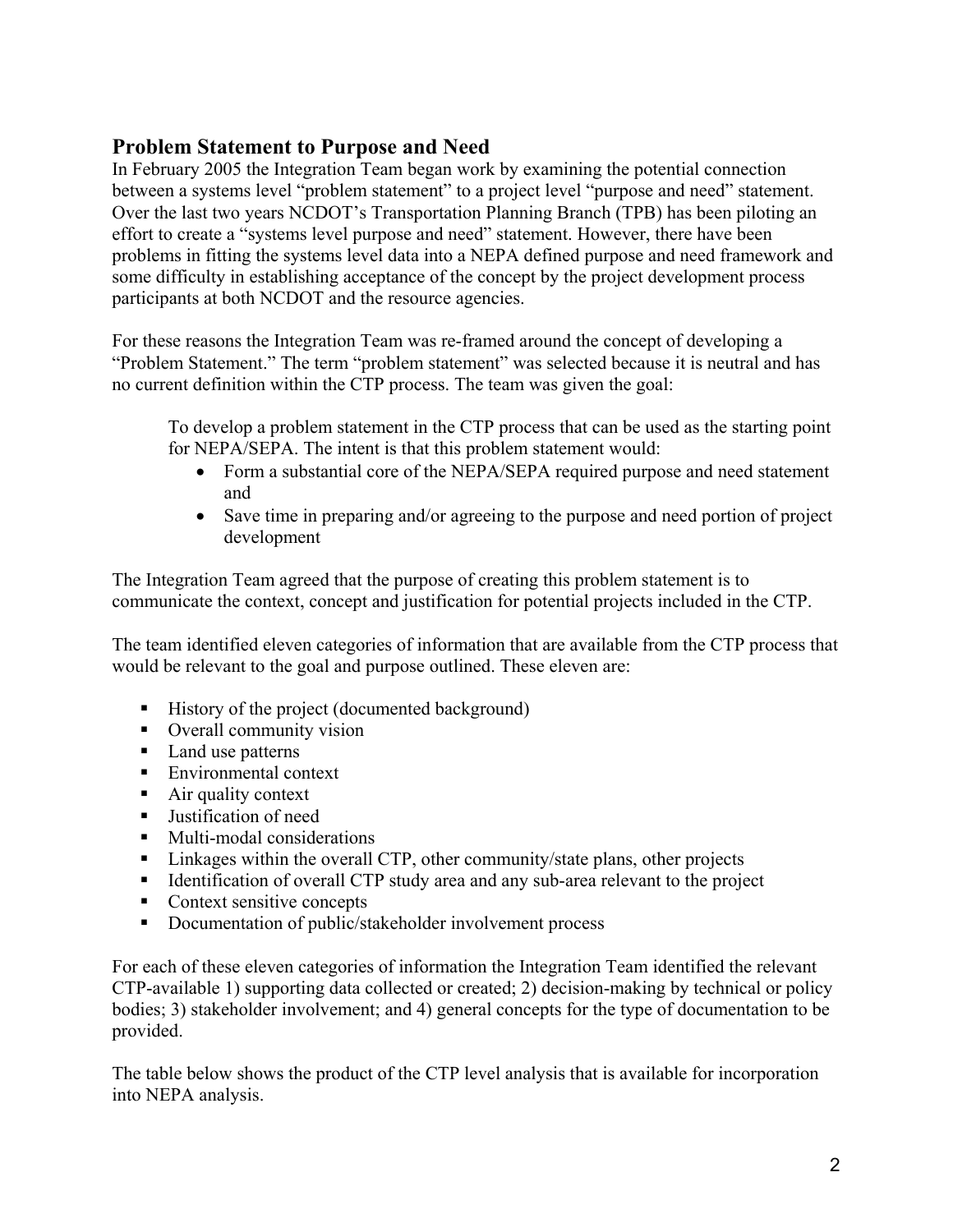| <b>PRODUCT</b>           | <b>DESCRIPTION</b>                |   | <b>COMMENTS</b>             |
|--------------------------|-----------------------------------|---|-----------------------------|
| Problem Statement Report | Individual report for selected    | ٠ | Deficiencies to be detailed |
|                          | deficiencies (potential projects) |   | in Problem Statement report |
|                          | included in the CTP               |   | are selected by the         |
|                          | Following categories of           |   | community based on          |
|                          | information are included:         |   | priority and potential for  |
|                          | History of the potential          |   | inclusion in the TIP        |
|                          | project                           |   |                             |
|                          | Community vision context<br>п     | п | Primarily GIS level         |
|                          | Land use context<br>п             |   | environmental data          |
|                          | Environmental context<br>п        |   |                             |
|                          | Public involvement<br>٠           |   |                             |
|                          | Air quality context<br>п          |   |                             |
|                          | Linkages to other plans and<br>п  |   |                             |
|                          | projects                          |   |                             |
|                          | Recommended study area<br>п       |   |                             |
|                          | Context sensitive solutions       |   |                             |
|                          | context                           |   |                             |
|                          | Multi-modal considerations<br>п   |   |                             |

# **SUMMARY OF CTP PROBLEM STATEMENT PRODUCT**

The Integration Team also developed an implementation plan that details the steps needed to turn their initial discussions and concepts into procedure level guidance on the development of a CTP-based problem statement.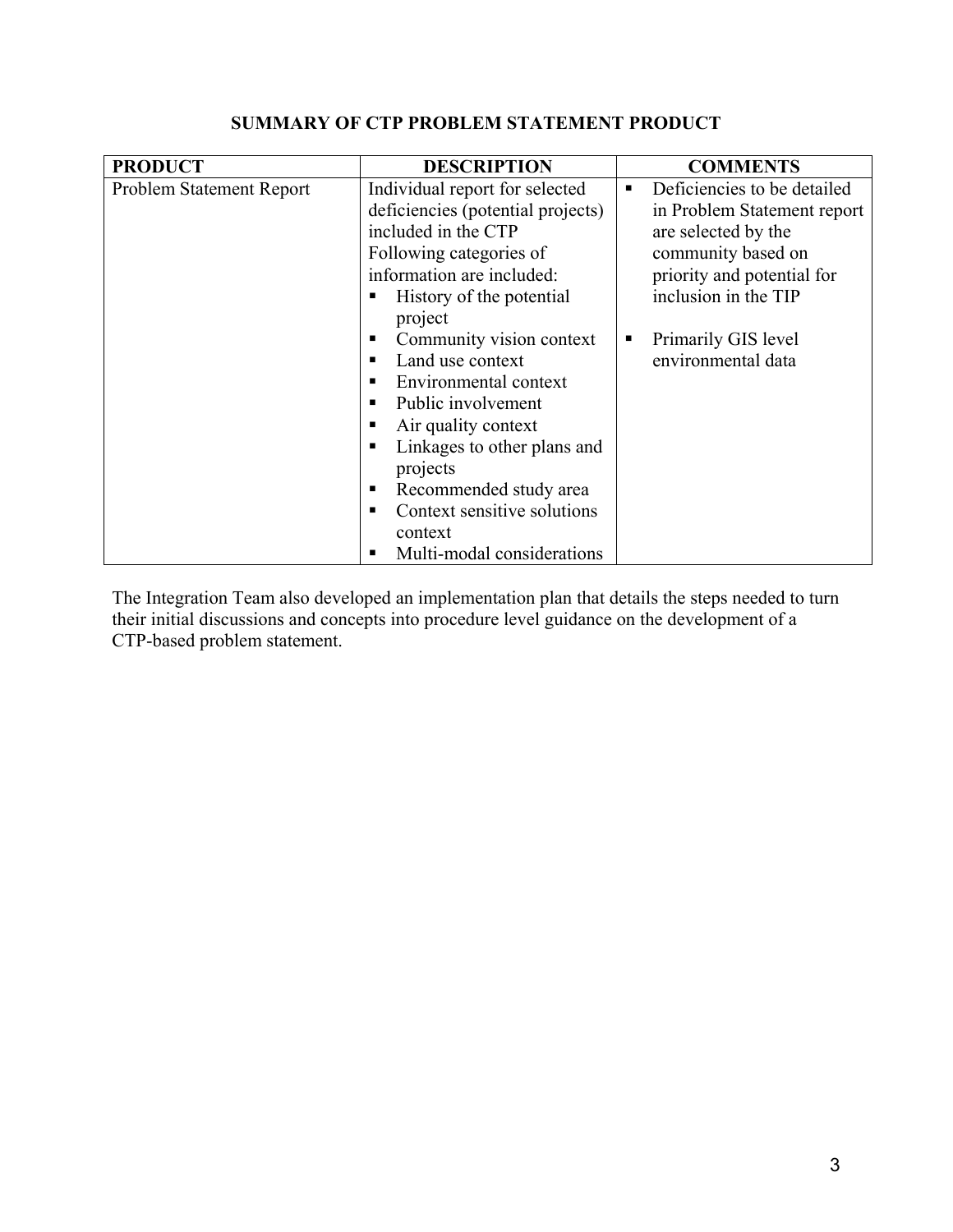# **Alternatives Analysis to Alternatives Selected for Detailed Study**

For this linkage the Integration Team was organized into producers (CTP) and customers (Merger 01). The goal of this workshop was to document selected alternatives analyzed during CTP process for inclusion in the alternatives selected for detailed study. The intent of documenting these selected alternatives is to:

- Form a substantial core of the NEPA/SEPA alternatives selected for detailed study and
- Save time in preparing and/or agreeing to the alternatives selected for detailed study portion of project development.

The team identified seven categories of information that are available from the CTP process that could form a substantial core of the alternatives documentation. These seven are:

- Facility characteristics
- Specially administered lands and adopted plans
- Human environment
- Natural environment
- Transportation measures of effectiveness
- Costs and methodology
- Air quality

For each of these seven categories of information the Integration Team identified the relevant CTP-available 1) supporting data collected or created; 2) decision-making by technical or policy bodies; 3) stakeholder involvement; and 4) general concepts for the type of documentation to be provided.

The table below shows the products from the CTP process that would be available to support alternatives selected for detailed study.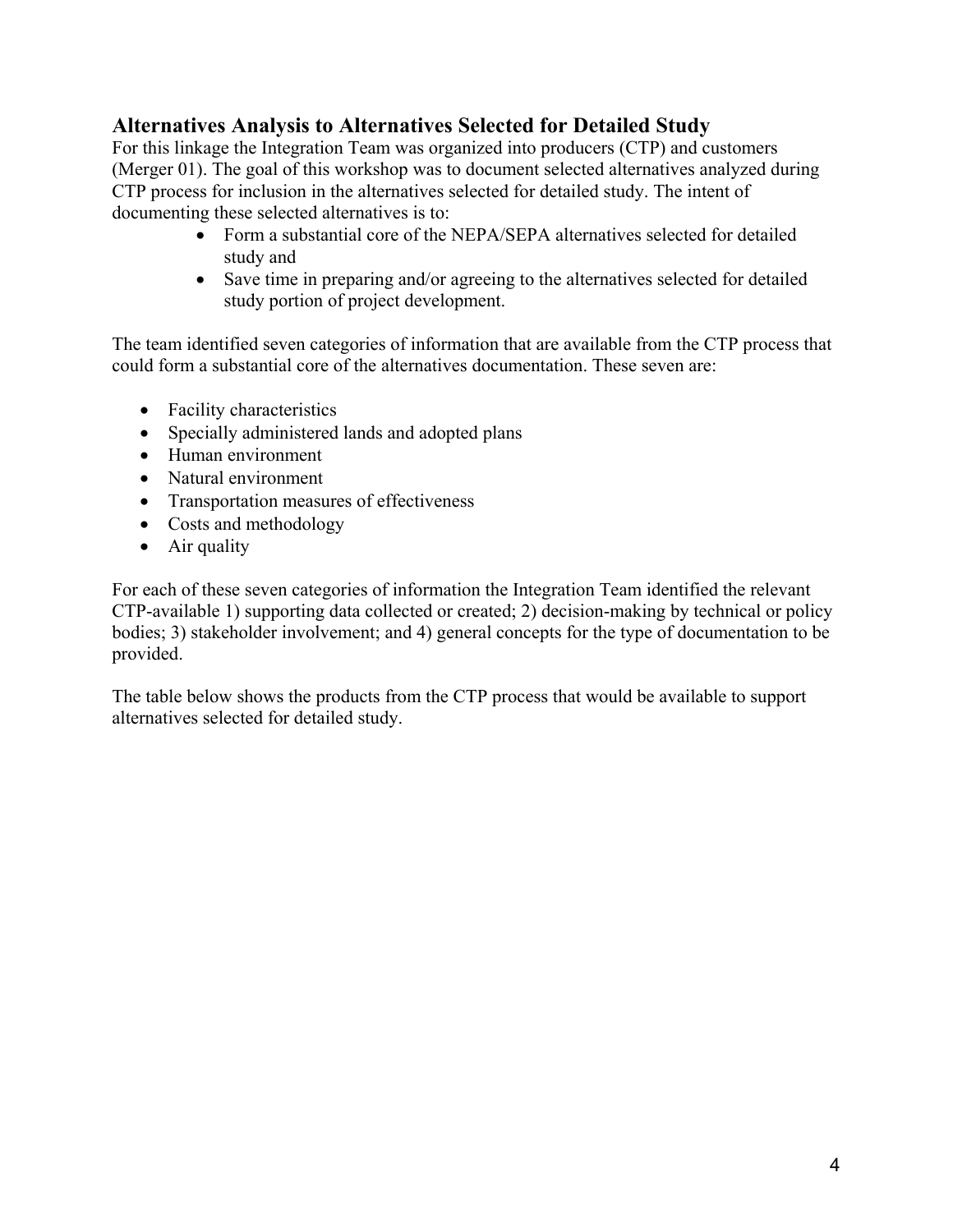| Product      | <b>Description</b>                                   | <b>Comments</b>              |
|--------------|------------------------------------------------------|------------------------------|
| Alternatives | Individual report for alternatives considered during | This report can be           |
| Recommended  | the CTP that are recommended for detailed study      | developed for any            |
| for Study    | during NEPA. Following categories of information     | alternative that the local   |
| Report       | are included:                                        | area recommends be           |
|              | Transportation evaluation (summary of<br>п           | included in the NEPA study   |
|              | alternative against the evaluation and measures      | process. One of its primary  |
|              | of effectiveness identified for the CTP)             | purposes, however, is to     |
|              | Facility characteristics<br>п                        | assure that the "Locally     |
|              | Environmental impacts (human and natural             | Preferred Alternative"       |
|              | including information included in the ICE            | corridor that is included in |
|              | summary and the CIA summary developed                | the CTP is documented for    |
|              | from previous linkages)                              | inclusion in the NEPA        |
|              | Impact on specially administered lands and<br>п      | study.                       |
|              | adopted plans (for example, tribal lands,            |                              |
|              | wildlife refuge lands, economic development          | GIS level environmental      |
|              | plans, school plans, multi-modal plans, etc.)        | data is the most likely      |
|              | Air quality implications<br>п                        | source for much of what is   |
|              |                                                      | included in this report.     |

#### **SUMMARY OF CTP ALTERNATIVE ANALYSIS PRODUCTS**

During the workshop the Integration Team developed an implementation plan that details the steps needed to turn their initial discussions and concepts into procedure level guidance on the development of a CTP-based alternatives analysis. Detailed implementation plans were developed for creating CTP based alternatives analysis documentation; identifying and providing GIS data availability and use; training and education on alternatives/scenarios analysis; and identification and evaluation of best practices for alternatives/scenarios analysis.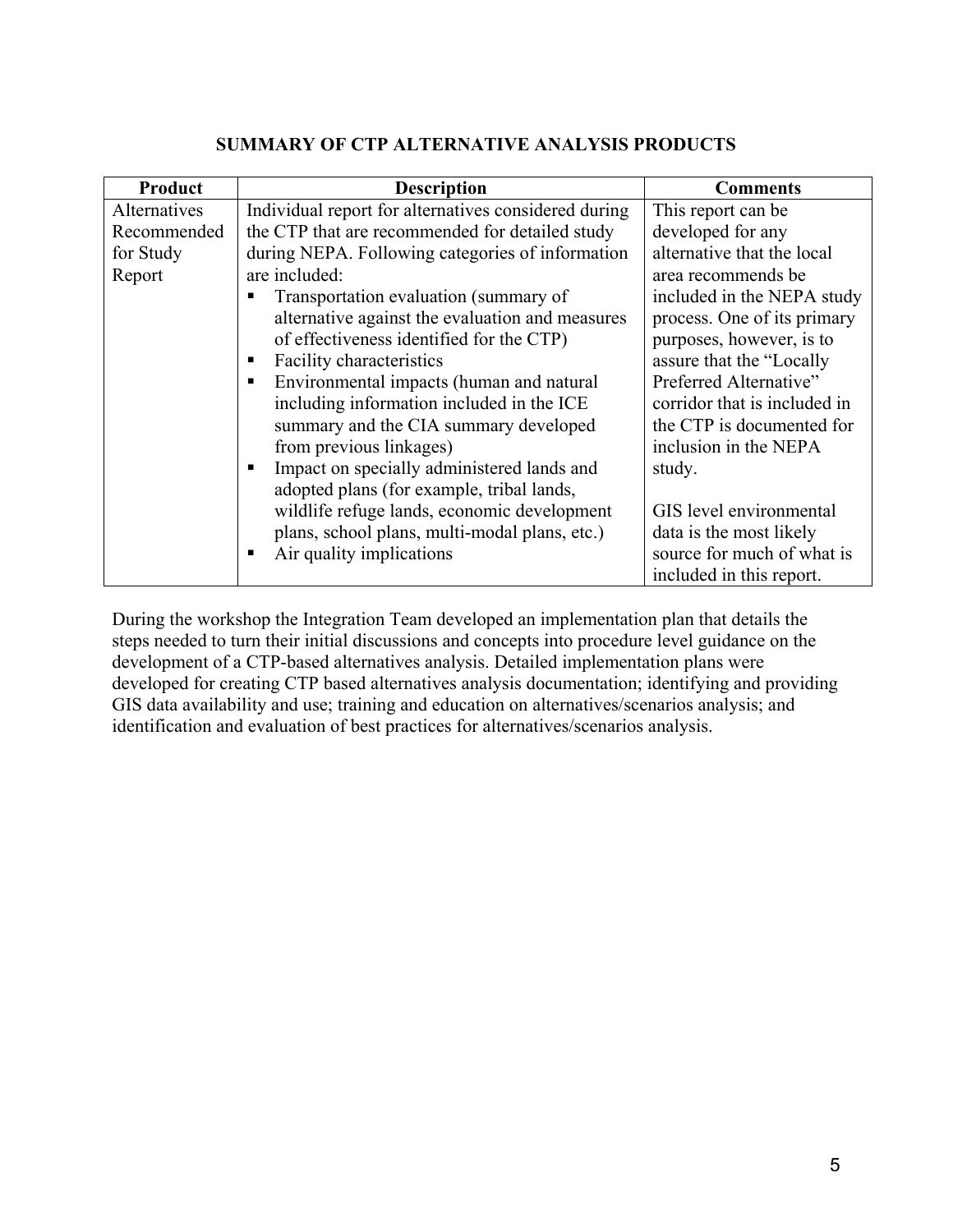# **Unreasonable Solutions to Alternatives Selected for Detailed Study**

As with all of the integration topics the over-arching goal is to:

To develop documentation of solutions eliminated in the CTP process that can be used as the starting point for NEPA/SEPA. The intent is that the documentation of CTP based unreasonable solutions would:

- Form a substantial core of the NEPA/SEPA alternatives selected for detailed study and
- Save time in preparing and/or agreeing to the alternatives selected for detailed study portion of project development.

The team established a specific goal for this linkage: to create a clear record of every CTP identified unreasonable solution, including the opportunities for involvement provided to resource agencies, and other interested parties, in order to reduce time and/or save money in completing the NEPA/SEPA process. The benefits that they saw from creating a tight linkage for this area are:

- Reduce time to deliver transportation improvements to the public
- Save money in both project development and overall project costs
- Clear record of every solution considered
- Opportunity for involvement by resource agencies and other interested parties

Prior to the workshop that team members were asked to provide their definition for "fatally flawed alternatives." The workshop was opened with a presentation an overview of the responses received. The team then had an open ended discussion with a goal of developing a common understanding among the team members of what the term "fatally flawed alternative" means during the CTP process. One of the outcomes of this discussion was an agreement by the team to use the term "unreasonable alternative" rather than "fatally flawed alternative" during the CTP process.

The team explored seven potential reasons or themes for defining an unreasonable solution or alternative. These seven were:

- Purpose and need
- Impact to natural environment
- Impact to community/cultural environment
- Cost
- Physical constraints
- Behavior change
- Community goals/values

The team then explored these criteria with the goal of identifying the data needed to support the finding for an unreasonable solution. Table 1 summarizes this discussion. As a result of the discussion two of the issues were eliminated from further consideration. These two were physical constraints and behavior change. The team felt that physical constraints are closely related to cost and/or natural environment and was therefore a duplicative category. In the case of behavior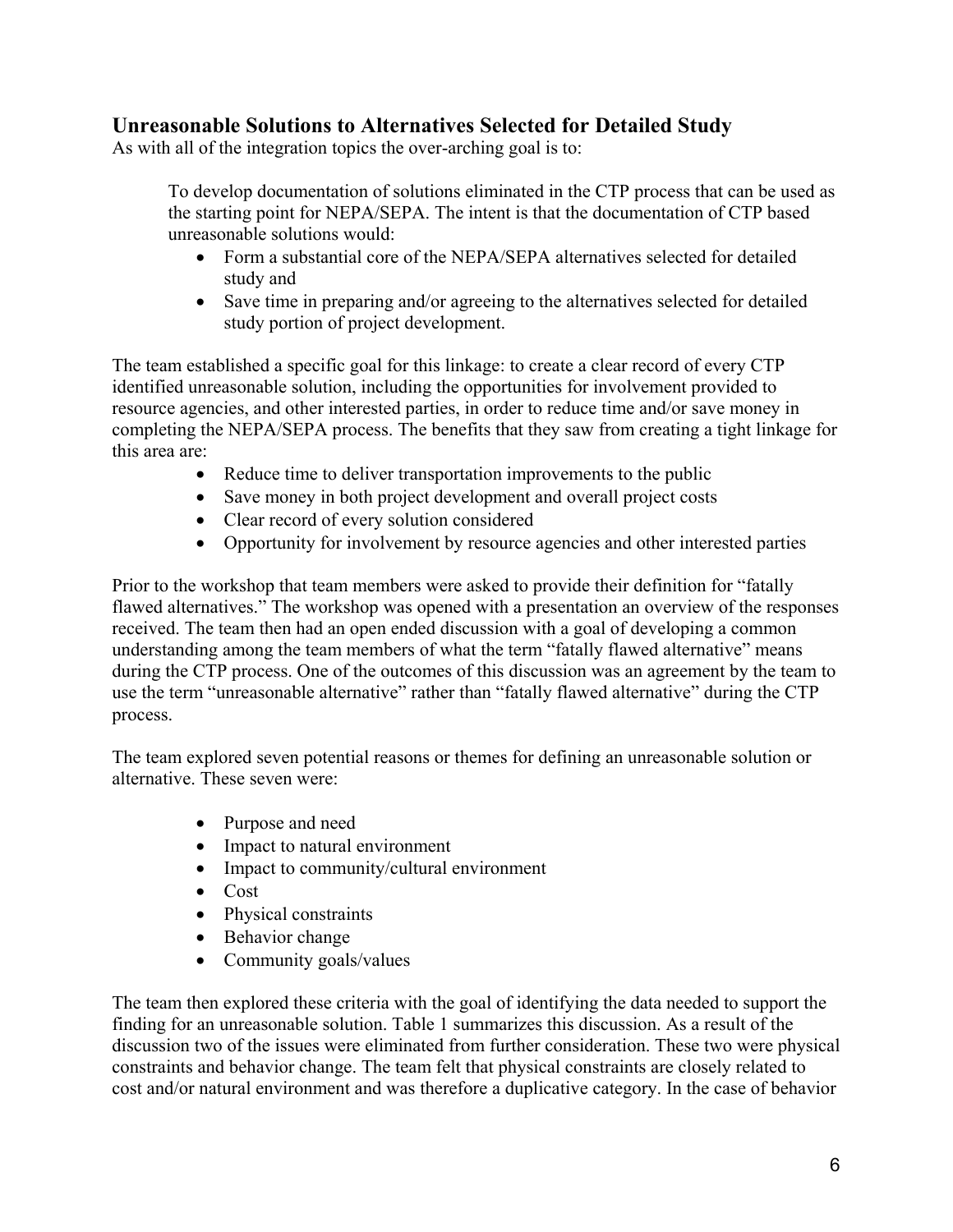change the team did not feel that there was sufficient data available from the CTP process to provide an adequate unreasonable alternative justification to transfer to the NEPA/SEPA process. The remaining four criteria, failure to meet purpose and need, impact to the natural environment, impact to community/cultural resources, and failure to address community goals and values, provide the framework for a CTP-based unreasonable alternative justification.

The team also looked at the CTP process to identify the CTP steps where there might be enough information to trigger an unreasonable solution discussion by CTP technical staff and/or decision-makers. These CTP steps are:

 $CTP1a - Call/Hold Initial Meeting<sup>1</sup>$  CTP1e - Develop CTP Plan Goals and Objectives CTP3b - Identify Key Priorities CTP3c - Evaluate Alternatives CTP3e - Evaluate CTP Scenarios

In addition, the team identified the Merger 01 (NEPA/SEPA) process steps where information related to CTP-based unreasonable solutions should be considered. These steps are:

 Compile Purpose and Need Statement Develop Environmental Features Map Identify Corridors

**\_\_\_\_\_\_\_** 

Table 2 below summarizes the products from the CTP that document an unreasonable solution or alternative.

The team developed detailed implementation plans for linking CTP-based unreasonable solutions to project development based Alternatives Selected for Detailed Study. Implementation plans were developed for training and education; best practices and process standards; and documentation format and standards.

 $1$ This is the CTP scoping meeting where all process partners and interested parties provide input to the overall CTP process. The team envisioned that any attendee could identify a "pristine" resource to be avoided at all costs. This does not mean that the CTP development team and decision-makers will accept this constraint, but the team felt the opportunity should be provided at this earliest possible stage of CTP development.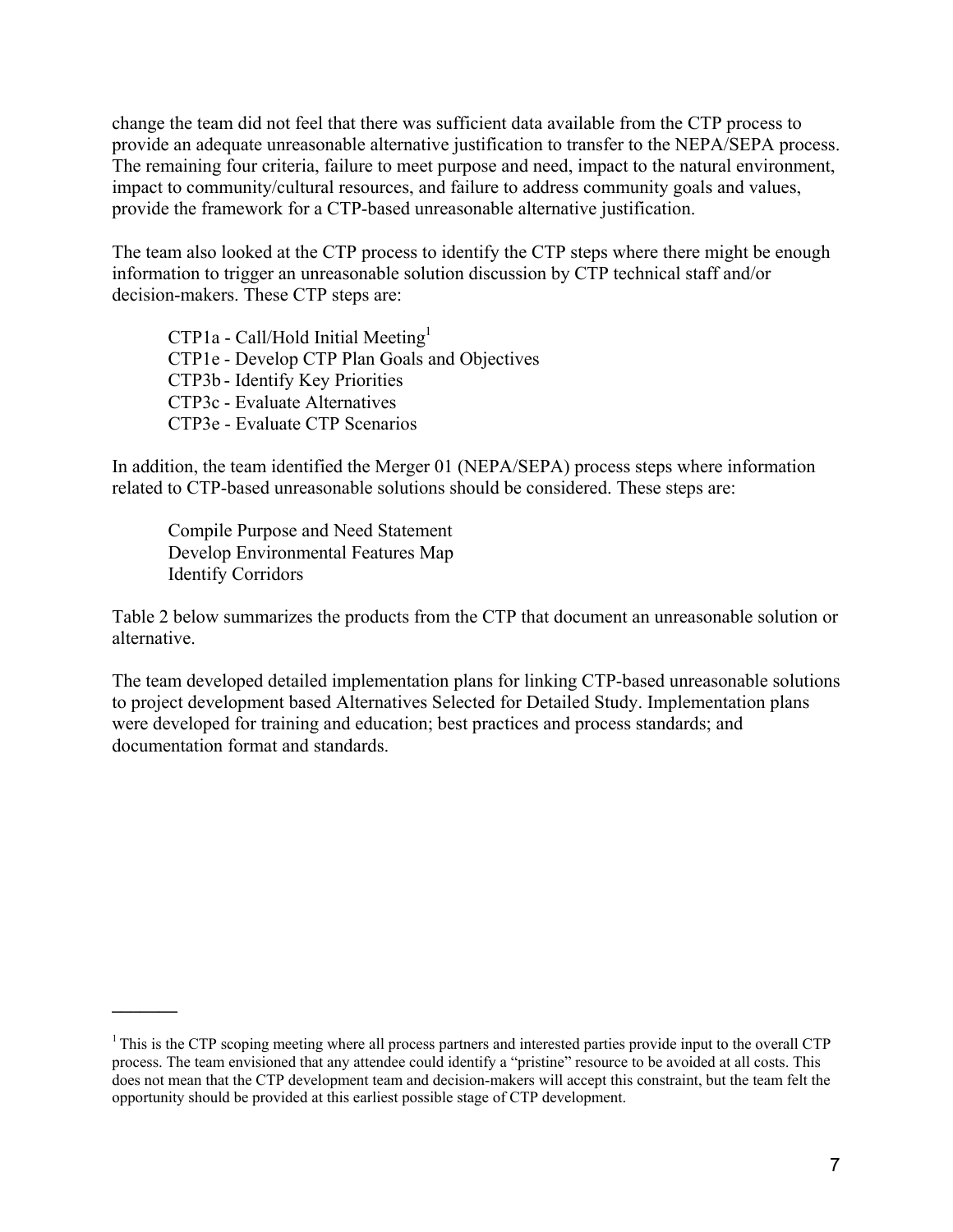# **DATA NEEDED TO SUPPORT "UNREASONABLE" SOLUTIONS**

| <b>Question to be Asked Regarding</b>                                    | Data Needed to Support "Unreasonable" Solutions                                                                                                                                                |  |
|--------------------------------------------------------------------------|------------------------------------------------------------------------------------------------------------------------------------------------------------------------------------------------|--|
| "Unreasonable" Solutions                                                 |                                                                                                                                                                                                |  |
| <b>Purpose and Need</b>                                                  |                                                                                                                                                                                                |  |
| How does the "unreasonable"<br>solution fail to meet Purpose and<br>Need | Community vision/goals                                                                                                                                                                         |  |
| What supporting data justifies<br>$\bullet$<br>that the solution is      | Economic development<br>Modal interrelationships                                                                                                                                               |  |
| "unreasonable"?                                                          | Modal considerations                                                                                                                                                                           |  |
| What aspect of the Purpose and<br>٠                                      | Capacity                                                                                                                                                                                       |  |
| Need does this solution fail to                                          | <b>Transportation demand</b>                                                                                                                                                                   |  |
| meet?                                                                    | Security                                                                                                                                                                                       |  |
| Why was this modal solution<br>$\bullet$                                 | Local key priorities                                                                                                                                                                           |  |
| determined to be "unreasonable"                                          | Documentation of adequate public involvement                                                                                                                                                   |  |
| based on Purpose and Need?                                               | Safety                                                                                                                                                                                         |  |
|                                                                          | System linkage                                                                                                                                                                                 |  |
|                                                                          | Transportation system deficiencies                                                                                                                                                             |  |
| <b>Community/Cultural Resources</b>                                      |                                                                                                                                                                                                |  |
| What impacts to community                                                |                                                                                                                                                                                                |  |
| resources make this solution                                             | Established communities and neighborhoods                                                                                                                                                      |  |
| unacceptable?                                                            | Locally identified special areas (red flags) (i.e., Horn in the<br>West, Lowe's Motor Speedway. universities, major industrial<br>facilities, major retail centers, transportation facilities) |  |
|                                                                          | Section 4(f) properties                                                                                                                                                                        |  |
|                                                                          | Section 6(f) properties<br>Public lands (i.e., Corps of Engineers, Tribal Lands,                                                                                                               |  |
|                                                                          | Department of Defense                                                                                                                                                                          |  |
|                                                                          | Transportation system deficiencies                                                                                                                                                             |  |
|                                                                          | Local long range plans                                                                                                                                                                         |  |
| <b>Natural Environment</b>                                               |                                                                                                                                                                                                |  |
| What impacts to the natural<br>environment make this solution            | Rare natural features (i.e., mountain bogs, mafic depressions,<br>tidal marshes)                                                                                                               |  |
| unacceptable?                                                            | Watershed waters (WS I, WS II)                                                                                                                                                                 |  |
|                                                                          | Threatened and endangered species (includes critical habitat)                                                                                                                                  |  |
|                                                                          | Mitigation sites (EEP)                                                                                                                                                                         |  |
|                                                                          | Superfund sites                                                                                                                                                                                |  |
| What physical constraint makes this<br>solution unacceptable?            | Mapping                                                                                                                                                                                        |  |
| <b>Goals/Values</b>                                                      |                                                                                                                                                                                                |  |
| What creates conflict and the<br>transportation solution?                | Adopted plan                                                                                                                                                                                   |  |
|                                                                          | Community involvement                                                                                                                                                                          |  |
|                                                                          | Community vision                                                                                                                                                                               |  |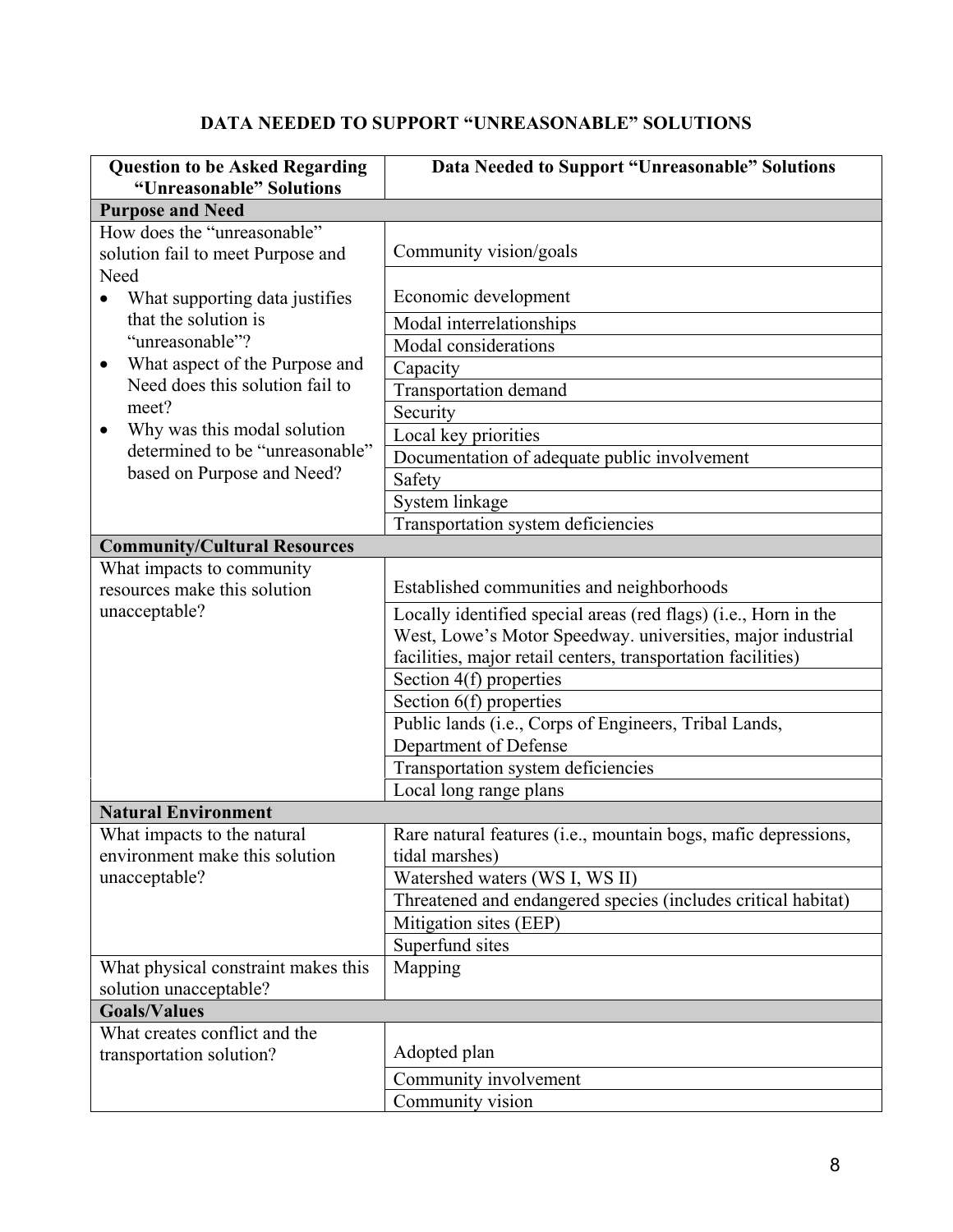# **SUMMARY OF CTP UNREASONABLE SOLUTIONS PRODUCTS**

| Product             | <b>Description</b>                                   | <b>Comments</b>                    |
|---------------------|------------------------------------------------------|------------------------------------|
| Alternatives        | Individual report for any alternative                | It is anticipated that this report |
| Recommended for     | that was studied during the CTP and                  | will include most of the           |
| Elimination from    | eliminated as "unreasonable" or                      | background information             |
| <b>Study Report</b> | "fatally flawed." Four unreasonable                  | detailed in the Alternatives       |
|                     | solution criteria with associated                    | Recommended for Further            |
|                     | questions to be answered were                        | Study report. In addition,         |
|                     | identified:                                          | however, the purpose of this       |
|                     |                                                      | report is to provide sufficient    |
|                     | Failure to meet purpose and need                     | justification to allow the NEPA    |
|                     | What supporting data justifies that                  | practitioners to reference this    |
|                     | the solution is unreasonable?                        | information (after evaluating      |
|                     | What aspect of the P&N does the                      | the need for updating of           |
|                     | solution fail to meet?                               | information) as NEPA               |
|                     | Why was this modal solutions<br>٠                    | documentation for an               |
|                     | determined to be "unreasonable"<br>based on the P&N? | eliminated alternative             |
|                     |                                                      | For each of these categories and   |
|                     | <b>Community/Cultural Resources</b>                  | questions the data and             |
|                     | What impacts to community                            | stakeholder involvement            |
|                     | resources make this solution                         | information has been detailed.     |
|                     | unreasonable?                                        |                                    |
|                     | <b>Natural Environment</b>                           |                                    |
|                     | What impacts to the natural                          |                                    |
|                     | environment make this solution                       |                                    |
|                     | unacceptable?                                        |                                    |
|                     | What physical constraint makes this<br>п             |                                    |
|                     | solution unacceptable?                               |                                    |
|                     | <b>Community Goals and Values</b>                    |                                    |
|                     | What creates a conflict between the                  |                                    |
|                     | community's goals and values and                     |                                    |
|                     | the unreasonable transportation                      |                                    |
|                     | solution?                                            |                                    |
|                     |                                                      |                                    |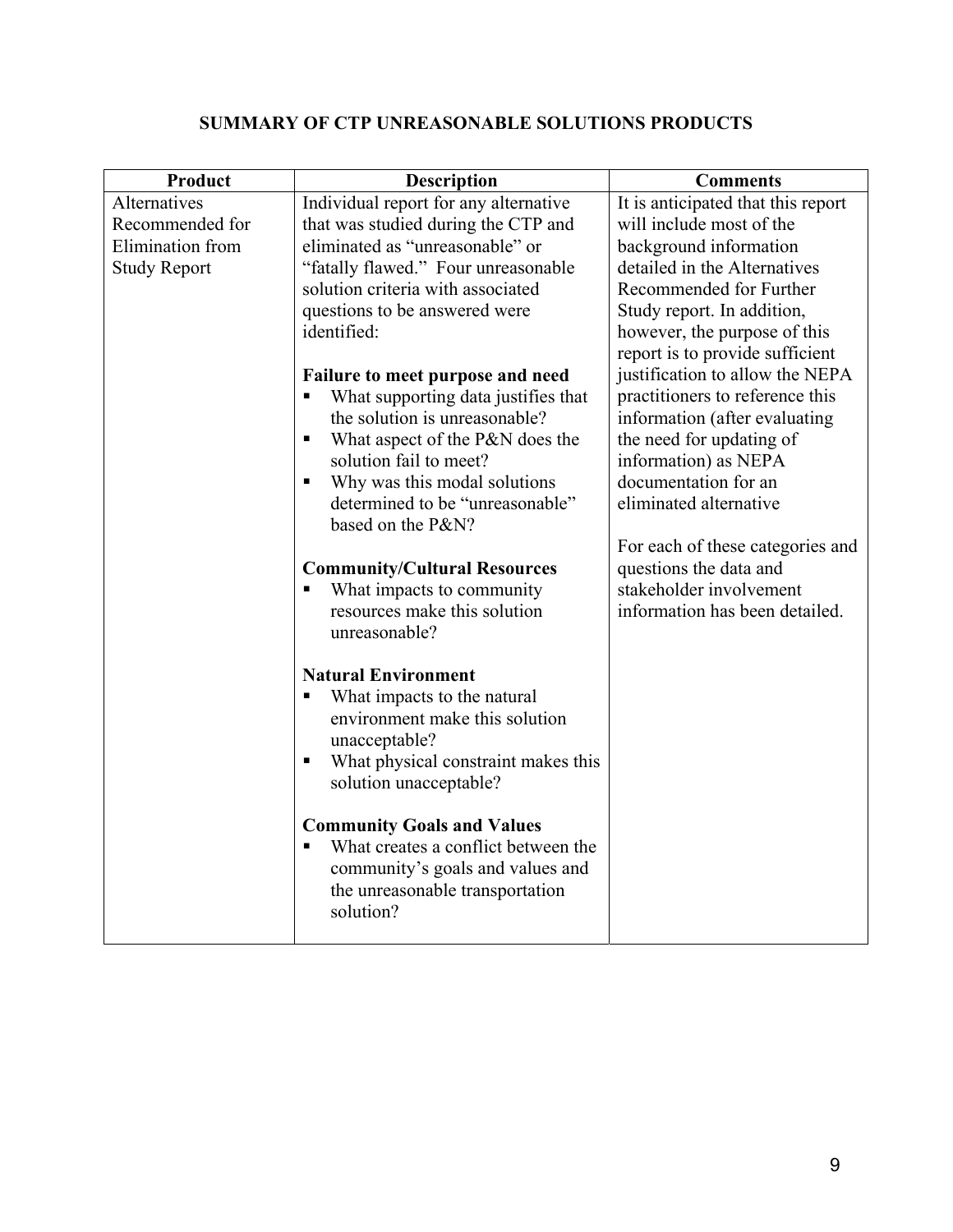### **Community Impacts Assessment to Community Impacts Analysis**

In July 2005 the Integration Team convened to accomplish two tasks. The first was to identify appropriate process steps to collect and analyze data, and make decisions associated with transportation-related community impacts during long range planning. The second was to identify the how the CIA information developed during long range planning could be used as the starting point for the community impact assessment required during the NEPA process.

Community Impacts Assessment (CIA) has traditionally been conducted as part of the NEPA analysis in the project development process, although there has been increasing national emphasis on using CIA in the long-range planning process. This workshop sought to find ways to bring CIA into the CTP process, on the premise that: a) some portions of the community impact analyses may be conducted more effectively during long-range planning; and b) there are missed opportunities with regard to identifying transportation improvements that are an asset to the community by failing to systematically consider community impacts during long-range planning.

The Integration Team reviewed the seven CIA issue areas that are used in the recently developed national CIA course. These seven are:

- Socio-cultural
- Economic
- Land Use
- Displacement
- Mobility / Accessibility
- Sensory / Aesthetics
- Safety

The team first identified each step-in the CTP process (and sub-processes) where one or more of these issue areas should be considered. For each of these identified steps the Team developed the purpose and outcome for the CIA related discussion.

For each CIA-related CTP process step, the Integration Team identified the CIA-related 1) supporting data collected or created; 2) decision-making by technical or policy bodies; 3) stakeholder involvement; and 4) general concepts for the type of documentation to be provided.

The Integration Team discussed the need to educate both technical staff and policy decisionmakers about the issues and process associated with CIA. To address this concern the team developed a "CIA education process." They did this by identifying the steps in the CTP process where there is an opportunity to provide both technical and policy decision-makers with information about the role and importance of CIA. Nine CTP process steps and one sub-process step were identified as appropriate opportunities for educating CTP participants on CIA.

In order to connect this long range planning CIA discussions to the NEPA/SEPA process the team detailed the content and the general format of documentation that the "customers" (NEPA practitioners and resource agency staff) need if they are to understand and accept the long range planning CIA discussions as the starting point for their project level discussions.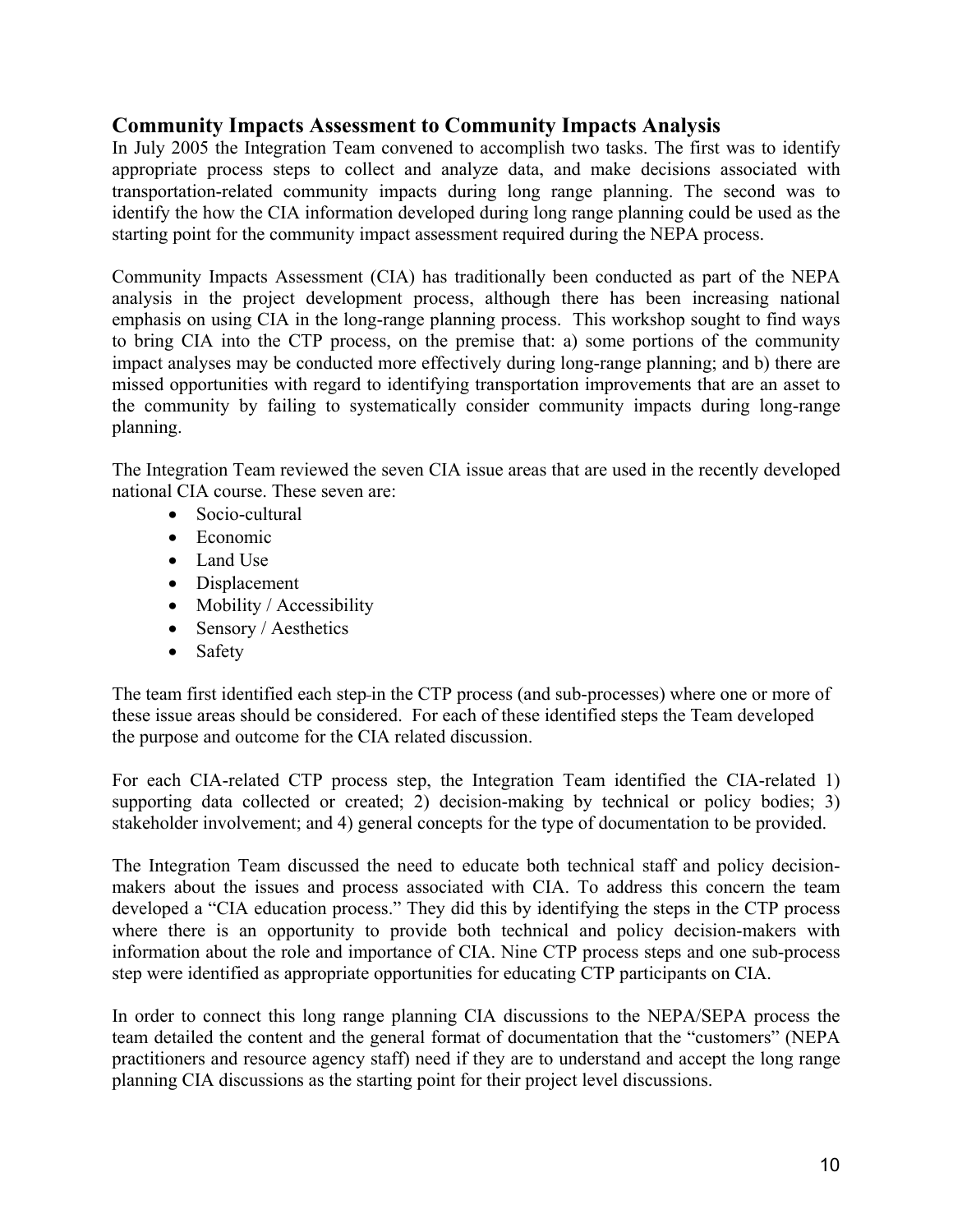The following table summarizes the CIA related products from the CTP process that support or are provided to the NEPA process when this linkage is completed.

The Integration Team also developed both a high-level and a detailed implementation plan to detail the steps needed to turn their initial discussions and concepts into procedure-level guidance on the incorporation of data, information, decisions and documentation into the CTP process.

|   | <b>PRODUCTS</b>                                                                                              | <b>DESCRIPTION</b>                                                                                                                                                                | <b>COMMENTS</b>                                                                              |
|---|--------------------------------------------------------------------------------------------------------------|-----------------------------------------------------------------------------------------------------------------------------------------------------------------------------------|----------------------------------------------------------------------------------------------|
| ■ | Community<br>Characteristics Inventory<br>report                                                             | Summary of the<br>٠<br>community characteristics<br>and the stakeholder issues<br>that should be examined<br>and evaluated during the<br><b>NEPA CIA</b> process                  | Combination of GIS and<br>٠<br>primary community data<br>collected during the CTP<br>process |
|   | Explicit consideration of<br>broad range of community<br>impacts as part of CTP<br>process                   | CIA technical procedure<br>٠<br>collects and integrates CIA<br>data into the overall CTP<br>technical and decision-<br>making process                                             |                                                                                              |
| п | Education program about<br>broad range of community<br>impacts (what they are and<br>why they are important) | Detailed education process<br>п<br>that identifies what staff<br>and policy makers need to<br>know about CIA, when<br>they need to know it and<br>the best education<br>mechanism |                                                                                              |

### **SUMMARY OF CIA-RELATED CTP PRODUCTS**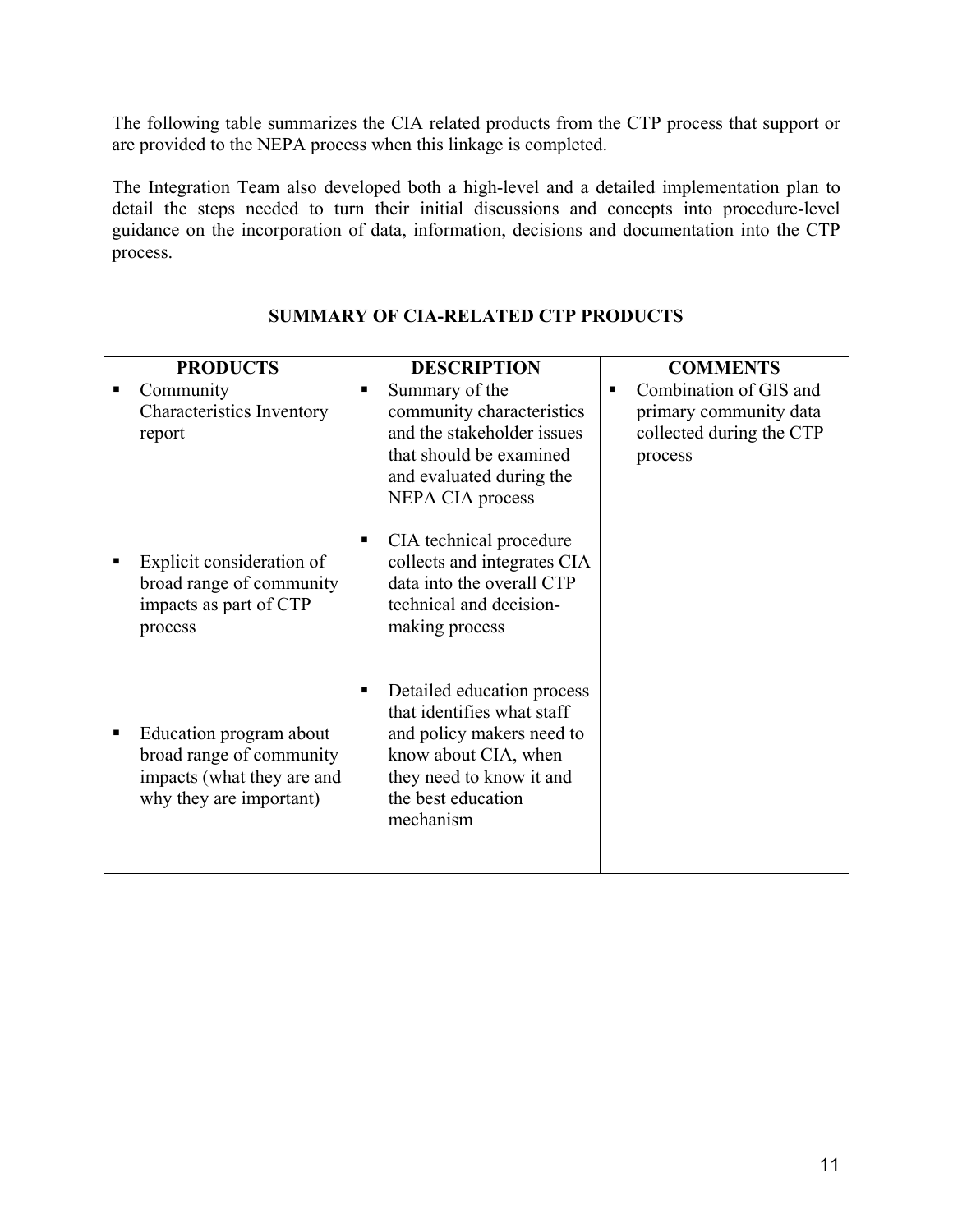# **Land Use to Indirect and Cumulative Effect (ICE) Assessment**

In the spring of 2005 the Integration Team analyzed the connections between land use information available as a part of the CTP process and the indirect and cumulative effect assessments required during project development. There were two goals for this integration workshop. First, the team wanted to develop an approach that would integrate indirect and cumulative considerations into the long range planning process including both the CTP and the land use sub-processes that have been developed by NCDOT and its partners. Second, this CTP "indirect and cumulative effects" assessment needed to be connected to the project level ICE required during project development, specifically NEPA.

In 2002 NCDOT and North Carolina's state environmental agency, the Department of Environment and Natural Resources (DENR), partnered to develop indirect and cumulative effect assessment guidance which has been adopted by both agencies for use in transportation project NEPA analysis. This guidance was used during the workshop to help frame the discussions for a systems-level approach to ICE analysis.

### **CTP (Long Range Planning) Level ICE**

The goals for the development of an ICE-related technical procedure for the CTP process are: 1) to create data related to environmental effects associated with potential land use scenarios and/or land use changes associated with potential transportation alternatives; 2) to integrate this data into the CTP decision-making process.

The creation of this explicit technical procedure provides the support for technical and policy decision-makers to identify adopt and document ICE-related avoidance and minimization strategies during long range planning.

Using the new CTP process and the land use sub-process as the framework for the discussion, the team identified each step where ICE needed to be discussed during the CTP process. For each of the 18 steps, they identified why ICE needed to be discussed (the purpose) and what the output of the discussion was intended to be (the outcome).

Once these steps and their associated purpose and outcomes were identified the team detailed the following information **for each of the 18 steps**:

- 1. What data is needed to support the ICE technical process?
- 2. What decisions, if any, are made and who is making those decisions?
- 3. If there is ICE-related stakeholder involvement, then what is the purpose and the outcome for this stakeholder involvement?
- 4. What level of documentation is needed (including in most cases the recommended format)?

The technical procedure that the Integration Team established integrates ICE discussions throughout the long range planning process. Such explicit and robust consideration of the ICErelated issues assures that decision-makers are aware of the land use change implications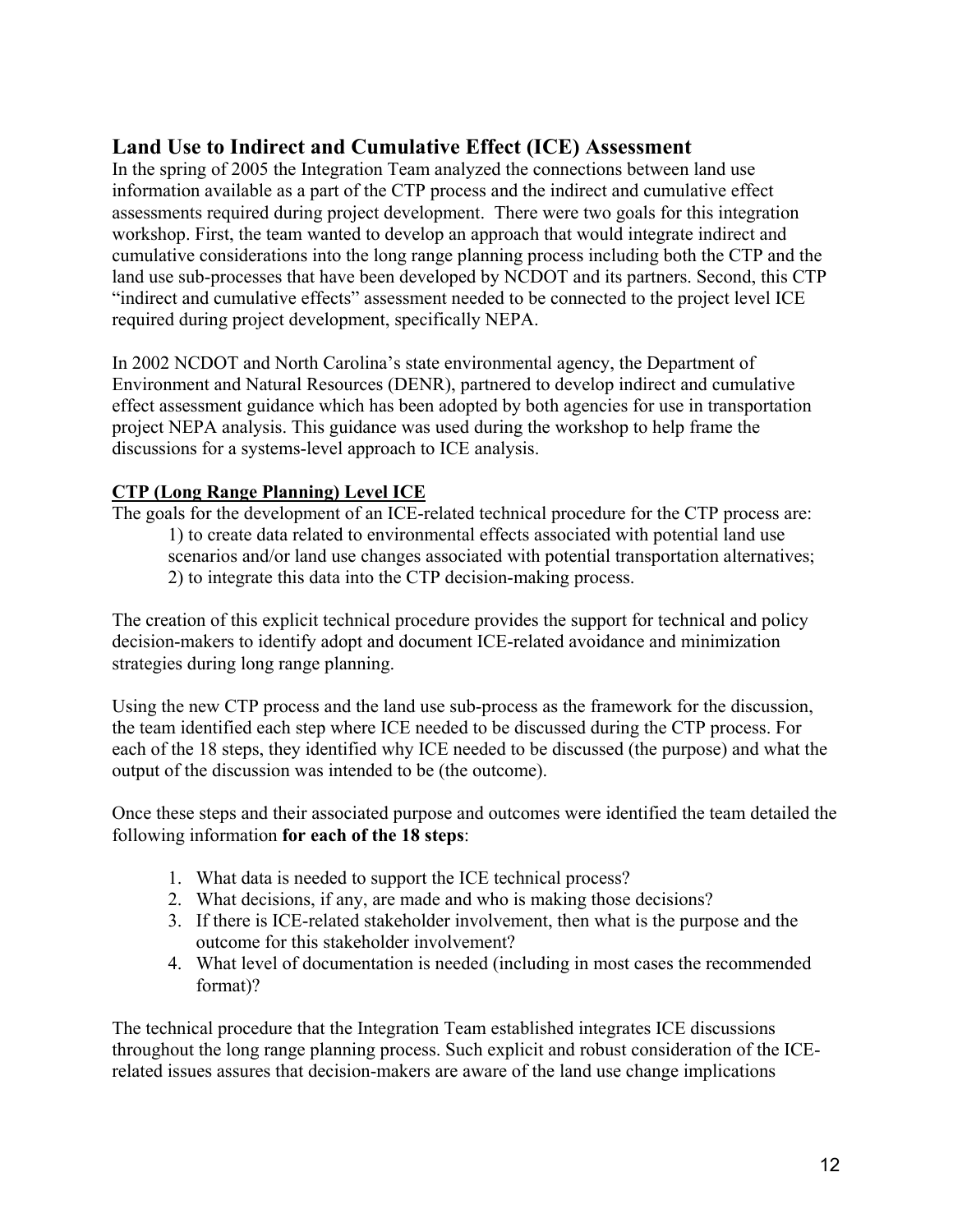associated with the adopted CTP. This summary will not include a discussion of each of these 18 steps, but there are a few steps that warrant explicit discussion in this summary:

### **Evaluate/Establish Common Land Use Goals and Objectives (Land Use Process step (LU10)**

In this step of the land use sub-process occurs very early in the CTP process—prior to the development of goals and objectives for the overall transportation plan. The overall purpose of LU10 is to evaluate the quality and overall consistency of all the land use plans that will serve as a fundamental component of the CTP. The ICE technical procedure assures that this evaluation will include a review of the environmental "friendliness" of the underlying land use plans, and the highlighting (or "red flagging") of environmental problems associated with the land use plans that are the basis for transportation planning.

This explicit review allows the CTP team the opportunity to identify these land use associated environmental issues to both technical and policy decision-makers before substantive transportation planning begins. This provides an opportunity for these decision-makers to consider more environmentally friendly land use scenarios as a part of the CTP process (which can support the evaluation of up to four different land use scenarios) or potentially to "fix" the land use plan before the CTP process proceeds. It also allows the CTP team to include land use "red flag" issues in meetings and discussions with the public so that there are no surprises for stakeholders about underlying issues and assumptions for the final CTP.

### **Identify Measures of Effectiveness and Develop Evaluation Criteria (CTP1f and 1g and LU 11 and 12)**

The purpose of these steps is to translate high level transportation goals and objectives into the measures and criteria that will be used to evaluate CTP alternatives that are considered by the technical and policy decision-makers. The team recognized that if ICE were not an explicit component of these two steps that it was unlikely that decision-makers would include the potential land use effects of the transportation alternatives as a part of their substantive alternatives discussions. With this in mind the Integration Team identified the development of ICE related measures of effectiveness and evaluation criteria as critical to successful integration of ICE into CTP decision-making.

### **Draft Implementation Strategy (Financial Plan) (CTP4a)**

When the CTP was originally developed, step CTP4a was included to assure that the required financial constraints are reflected in the overall implementation strategy that is discussed and approved by the policy makers when the CTP is adopted. The Integration Team has recommended that this step be expanded beyond financial constraints to discuss broader CTP implementation issues, specifically ICE-related minimization and mitigation strategies that local governments should consider implementing as a part of local government controlled land use planning and land development administration. Some of the strategies that the team provided as examples were inclusion of high environmental quality open space, buffers or wildlife corridors in adopted land use plans and protection of these environmentally beneficial areas through zoning administration.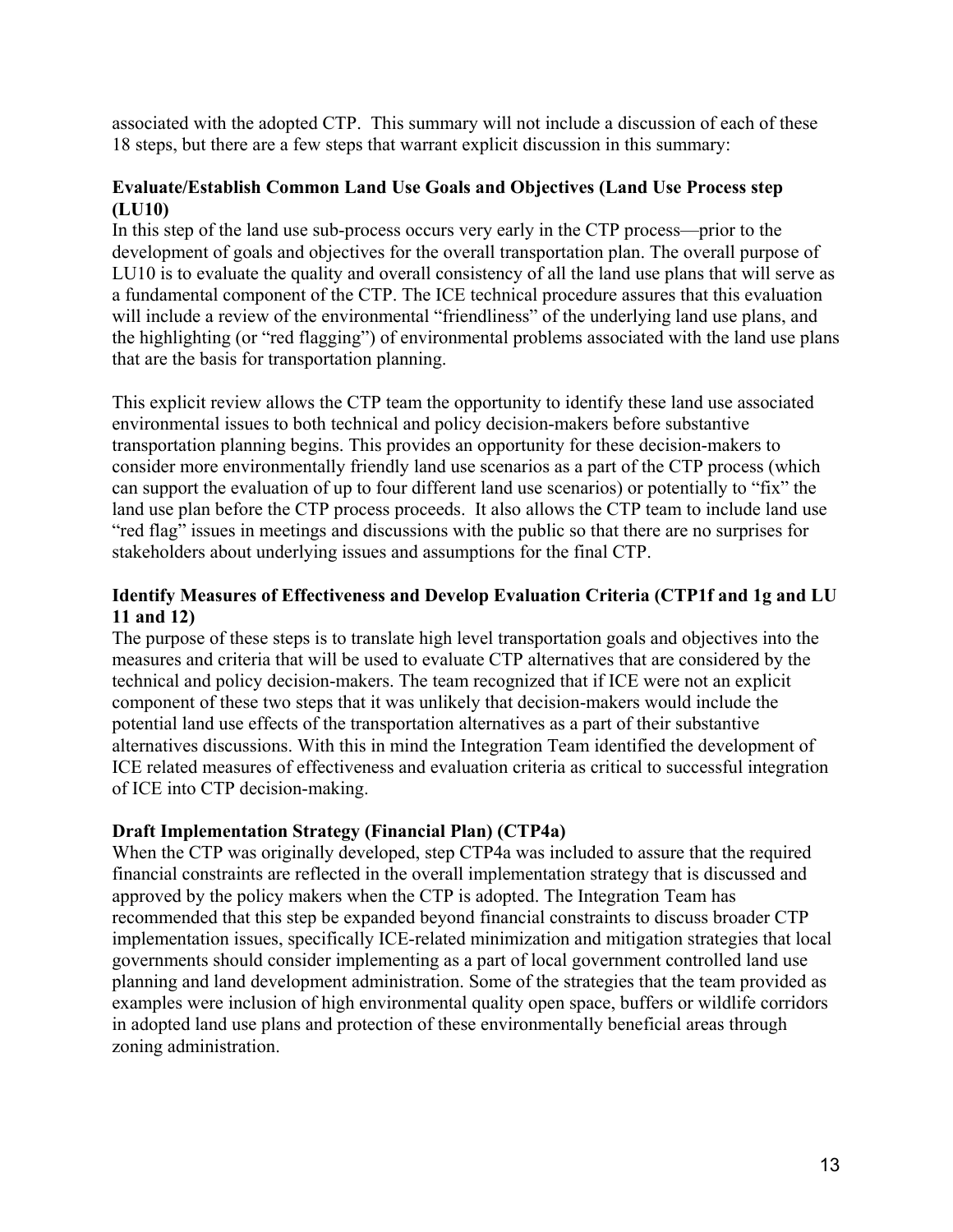### **Integration of CTP ICE analysis with Project Development (NEPA)**

The detailing of the CTP ICE technical process allowed the team to identify and understand the potential outputs from systems planning that would be available and useful to inform the project level ICE analysis required by NEPA. The integration of these two processes has two goals:

- 1. To identify and provide documentation of land use related avoidance and minimization decisions that are made during long range transportation planning.
- 2. To identify information from systems planning that can be used during project level ICE assessment with the goals of improving the quality of the ICE impact analysis (stewardship) and/or reducing the time to complete the ICE impact analysis (streamlining).

The table below shows the anticipated products created during the CTP that support or are available to the project based NEPA process.

| <b>PRODUCTS</b>                               | <b>DESCRIPTION</b>                                                                                                                       | <b>COMMENTS</b>                                                                         |
|-----------------------------------------------|------------------------------------------------------------------------------------------------------------------------------------------|-----------------------------------------------------------------------------------------|
| Land Use Summary Report                       | Individual report for selected<br>٠<br>deficiencies detailing data that                                                                  | Primarily GIS level<br>٠                                                                |
|                                               | will be useful as a starting point                                                                                                       | environmental data                                                                      |
|                                               | for NEPA based ICE analysis.                                                                                                             |                                                                                         |
|                                               | Beyond considerable                                                                                                                      |                                                                                         |
|                                               | background information, this                                                                                                             |                                                                                         |
|                                               | report includes documentation                                                                                                            |                                                                                         |
| The creation of this summary                  | of avoidance and minimization                                                                                                            |                                                                                         |
| report is supported by two CTP                | strategies that have been taken                                                                                                          |                                                                                         |
| based products:                               | during long range planning.                                                                                                              |                                                                                         |
| <b>CTP ICE Technical Procedure</b>            | ICE technical procedure that<br>п<br>collects and integrates ICE data<br>into the overall CTP technical<br>and decision-making processes | This technical<br>٠<br>procedure assures that<br>the overall CTP is<br>sensitive to ICE |
| Explicit education about ICE                  | Detailed education process that<br>п                                                                                                     |                                                                                         |
| (what it is and why it is                     | identifies what staff and policy                                                                                                         |                                                                                         |
| important) of technical staff                 | makers need to know about ICE,                                                                                                           |                                                                                         |
| and policy decision-makers<br>involved in CTP | when they need to know it (in<br>the overall CTP process), and                                                                           |                                                                                         |
|                                               | the best education mechanism                                                                                                             |                                                                                         |

# **SUMMARY OF LAND USE RELATED CTP PRODUCTS**

The education product was considered a critical success factor for making this linkage work. During scoping for the Integration Project, it was clear that long range planning transportation professionals and policy makers do not understand the concepts or the implications of the project level indirect and cumulative effects. For this reason the Integration Team has developed an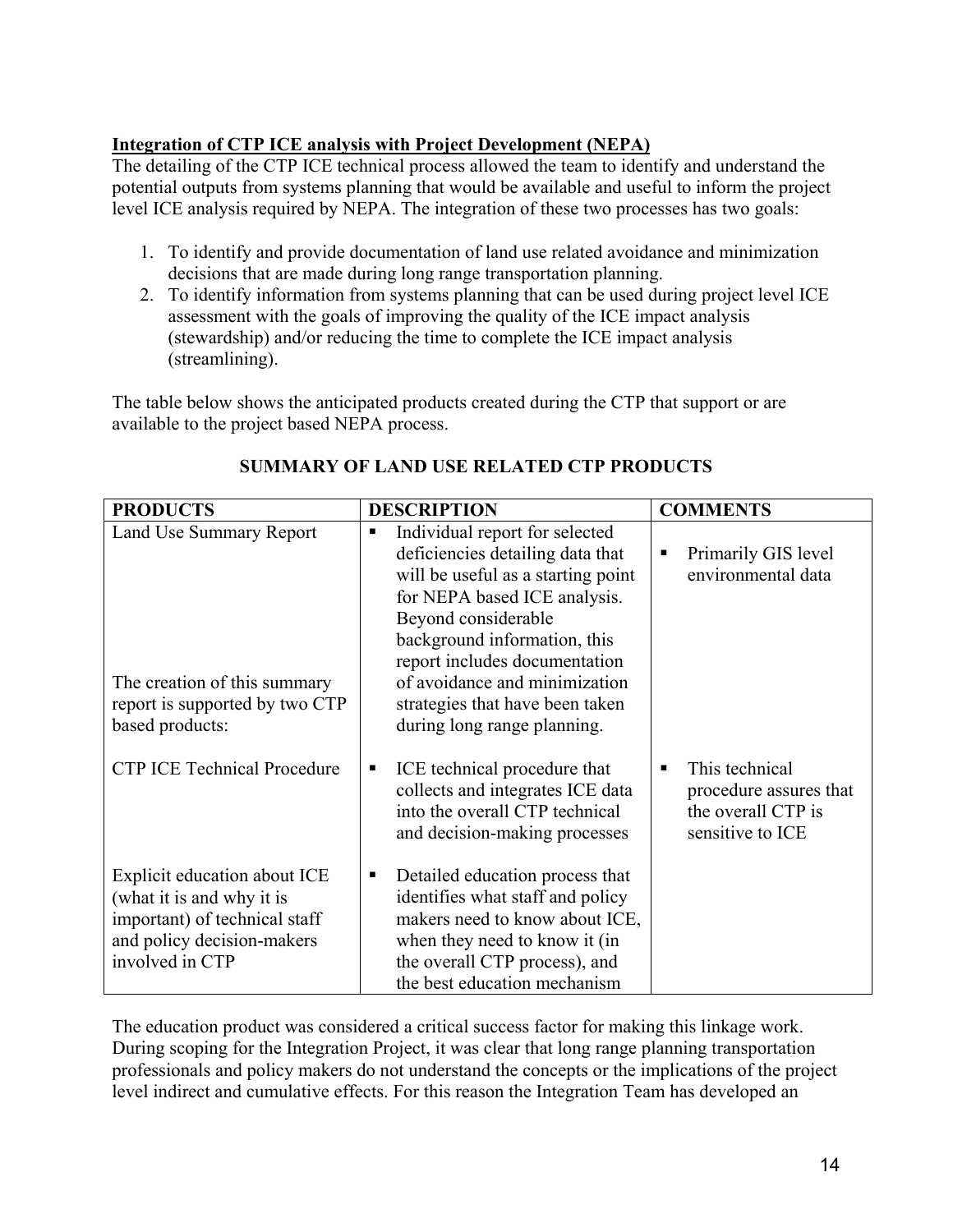education process that can be conducted during the CTP process. For this work the team identified all the steps in the CTP process and the land use sub-process where there is an opportunity to educate process participants about ICE. For each of these 19 steps the team identified the audience (technical staff, policy makers or both), the basic information that should be presented (the "what"), and recommended mechanisms to deliver the information (the "how"). This information is summarized in the workshop booklet in a table called "Educating CTP Participants in ICE."

# **Mitigation Opportunities to Mitigation Needs and Opportunities**

In June 2005 the Integration Team examined the potential connection between the mitigation process of the Ecosystem Enhancement Program (EEP) and the Comprehensive Transportation Planning process. The goal of this workshop was document the outputs from EEP that could be valuable to the CTP process and to identify the CTP outputs that could be valuable to the EEP planning process.

The Team first examined the EEP planning processes to determine what information could be useful to the CTP process. The EEP has three (3) types of planning as part of its core business processes:

- 1. River Basin Planning is used to identify watersheds within a basin to target with strategies to improve water quality
- 2. Local Watershed Planning involves 14-digit watershed problem and solution identification and implementation, including the identification of stakeholder needs
- 3. Strategic Planning is the process of identifying mitigation needs statewide and how those projection needs will be met through strategies

The team identified the type of information from the EEP planning process that is already or could easily be made available for use in the CTP process. From EEP's local watershed planning process, the useful information includes:

- **I.** location of targeted watersheds and why they were selected
- existing conservation plans/assets/opportunities
- detailed environmental data
- build-out information and analyses
- watershed plans and supporting information, including existing watershed conditions, updated GIS information, and other environmental data
- stakeholder involvement information from EEP's watershed planning process

Strategic EEP mitigation planning data that would be beneficial to the CTP process includes mitigation credit surplus and deficit areas, as well as the schedule for upcoming detailed watershed study areas.

Other information that would be useful includes EEP-generated GIS data layers, detailed information on the location of current and planned mitigation sites as well as their type [high quality preservation, preservation, restoration, enhancement, creation].